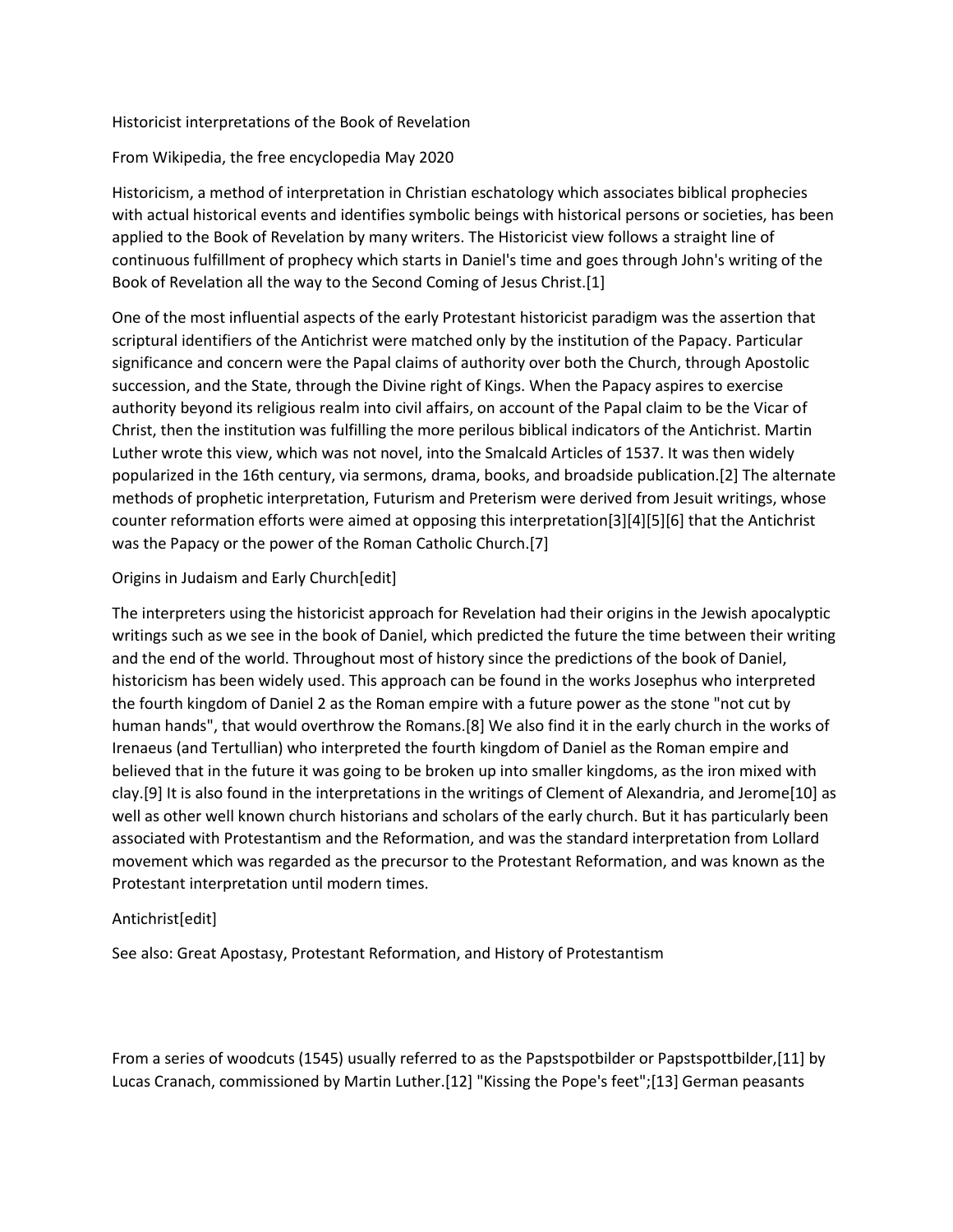respond to a papal bull of Pope Paul III. Caption reads: "Don't frighten us Pope, with your ban, and don't be such a furious man. Otherwise we shall turn around and show you our rears".[14][15]

Passional Christi und Antichristi, by Lucas Cranach the Elder, from Luther's 1521 Passionary of the Christ and Antichrist. The Pope as the Antichrist, signing and selling indulgences.

Protestant Reformers, including John Wycliffe, Martin Luther, John Calvin, Thomas Cranmer, John Thomas, John Knox, Roger Williams, Cotton Mather, Jonathan Edwards, and John Wesley, as well as most Protestants of the 16th–18th centuries, felt that the Early Church had been led into the Great Apostasy by the Papacy and identified the Pope with the Antichrist.[16][17] The Centuriators of Magdeburg, a group of Lutheran scholars in Magdeburg headed by Matthias Flacius, wrote the 12 volume Magdeburg Centuries to discredit the Catholic Church and lead other Christians to recognize the Pope as the Antichrist. So, rather than expecting a single Antichrist to rule the earth during a future Tribulation period, Martin Luther, John Calvin, and other Protestant Reformers saw the Antichrist as a present feature in the world of their time, fulfilled in the Papacy.[16][18] Like most Protestant theologians of his time, Isaac Newton believed that the Papal Office (and not any one particular Pope) was the fulfillment of the Biblical predictions about Antichrist, whose rule was predicted to last for 1,260 years.

Differently, the Church Fathers identified the Antichrist with one or more Popes, but not with the Pontifical institution itself, to say with all the Apostolic succession from St Peter onwards. Among those who interpreted the Biblical prophecy historistically there were: Justin Martyr who wrote about the Antichrist: "He Whom Daniel foretells would have dominion for a time and times and an half, is even now at the door".[19] Irenaeus wrote in Against Heresies about the coming of the Antichrist: "This Antichrist shall ... devastate all things ... But then, the Lord will come from Heaven on the clouds ... for the righteous".[20] Tertullian looking to the Antichrist wrote: "He is to sit in the temple of God, and boast himself as being god. In our view, he is Antichrist as taught us in both the ancient and the new prophecies; and especially by the Apostle John, who says that 'already many false-prophets are gone out into the world' as the fore-runners of Antichrist".[21] Hippolytus of Rome in his Treatise on Christ and Antichrist wrote: "As Daniel also says (in the words) 'I considered the Beast, and look! There were ten horns behind it – among which shall rise another (horn), an offshoot, and shall pluck up by the roots the three (that were) before it.' And under this, was signified none other than Antichrist."[22][23] Athanasius of Alexandria clearly hold to the historical view in his many writings; in The Deposition of Arius, he wrote: "I addressed the letter to Arius and his fellows, exhorting them to renounce his impiety.... There have gone forth in this diocese at this time certain lawless men – enemies of Christ – teaching an apostasy which one may justly suspect and designate as a forerunner of Antichrist".[24] Jerome wrote: "Says the apostle [Paul in the Second Epistle to the Thessalonians], 'Unless the Roman Empire should first be desolated, and antichrist proceed, Christ will not come.'" Jerome claimed that the time of the break-up of Rome, as predicted in Daniel 2, had begun even in his time.[25] He also identifies the Little horn of Daniel 7:8 and 7:24-25 which "shall speak words against the Most High, and shall wear out the saints of the Most High, and shall think to change the times and the law" as the Papacy.[26]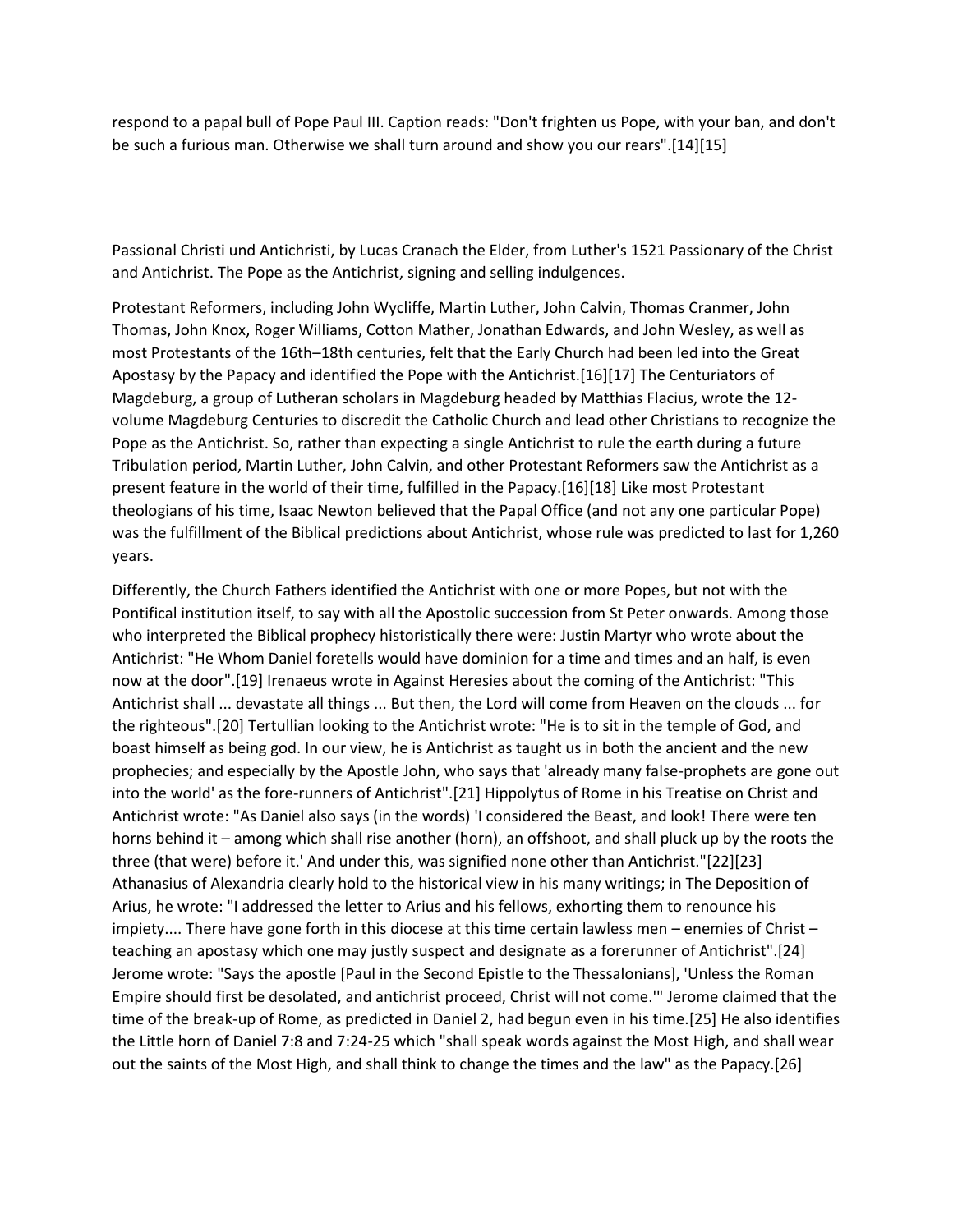Some Franciscans had considered the Emperor Frederick II a positive Antichrist who would purify the Catholic Church from opulence, riches and clergy.[27]

Some of the debated features of the Reformation's Historicist interpretations reached beyond the Book of Revelation. They included the identification of:

the Antichrist (1 and 2 John);

the Beast of Revelation 13;

the Man of Sin, or Man of Lawlessness, of 2 Thessalonians 2 (2:1-12);

the "Little horn" of Daniel 7 and 8;

The Abomination of desolation of Daniel 9, 11, and 12; and

the Whore of Babylon of Revelation 17.

The Protestant Reformers tended to hold the belief that the Antichrist power would be revealed so that everyone would comprehend and recognize that the Pope is the real, true Antichrist and not the vicar of Christ. Doctrinal works of literature published by the Lutherans, the Reformed Churches, the Presbyterians, the Baptists, the Anabaptists, and the Methodists contain references to the Pope as the Antichrist, including the Smalcald Articles, Article 4 (1537),[28] the Treatise on the Power and Primacy of the Pope written by Philip Melanchthon (1537),[29] the Westminster Confession, Article 25.6 (1646), and the 1689 Baptist Confession of Faith, Article 26.4. In 1754, John Wesley published his Explanatory Notes Upon the New Testament, which is currently an official Doctrinal Standard of the United Methodist Church. In his notes on the Book of Revelation (chapter 13), he commented: "The whole succession of Popes from Gregory VII are undoubtedly Antichrists. Yet this hinders not, but that the last Pope in this succession will be more eminently the Antichrist, the Man of Sin, adding to that of his predecessors a peculiar degree of wickedness from the bottomless pit."[30][31]

In calling the pope the "Antichrist", the early Lutherans stood in a tradition that reached back into the eleventh century. Not only dissidents and heretics but even saints had called the bishop of Rome the "Antichrist" when they wished to castigate his abuse of power. What Lutherans understood as a papal claim to unlimited authority over everything and everyone reminded them of the apocalyptic imagery of Daniel 11, a passage that even prior to the Reformation had been applied to the pope as the Antichrist of the last days.[17]

The identification of the Pope with the Antichrist was so ingrained in the Reformation Era, that Luther himself stated it repeatedly:

"This teaching [of the supremacy of the pope] shows forcefully that the Pope is the very Antichrist, who has exalted himself above, and opposed himself against Christ, because he will not permit Christians to be saved without his power, which, nevertheless, is nothing, and is neither ordained nor commanded by God".[32]

and,

"nothing else than the kingdom of Babylon and of the very Antichrist. For who is the man of sin and the son of perdition, but he who by his teaching and his ordinances increases the sin and perdition of souls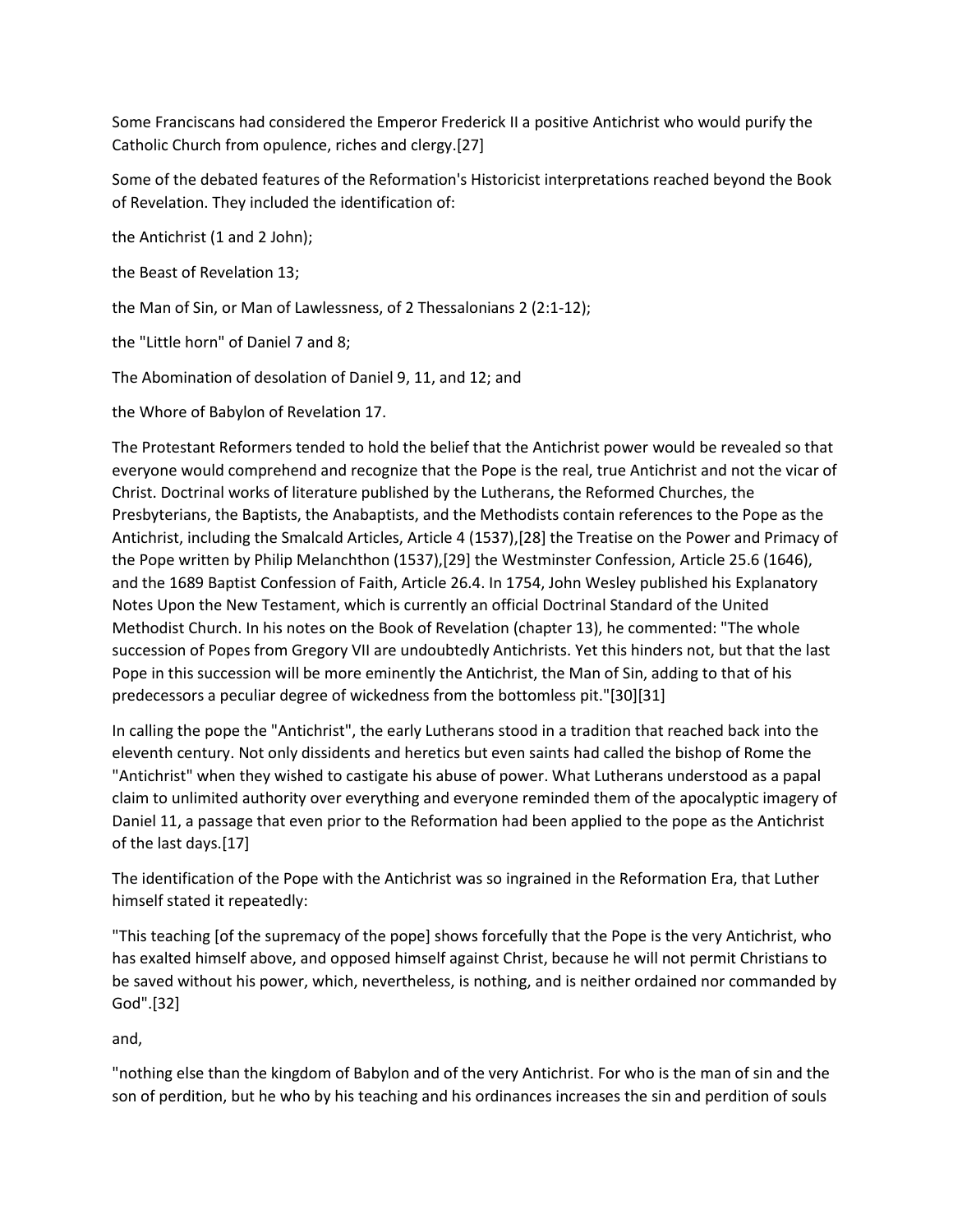in the church; while he yet sits in the church as if he were God? All these conditions have now for many ages been fulfilled by the papal tyranny."[33]

John Calvin similarly wrote:

"Though it be admitted that Rome was once the mother of all Churches, yet from the time when it began to be the seat of Antichrist it has ceased to be what it was before. Some persons think us too severe and censorious when we call the Roman Pontiff Antichrist. But those who are of this opinion do not consider that they bring the same charge of presumption against Paul himself, after whom we speak and whose language we adopt .. I shall briefly show that (Paul's words in II Thess. 2) are not capable of any other interpretation than that which applies them to the Papacy."[34]

# John Knox wrote on the Pope:

"Yea, to speak it in plain words; lest that we submit ourselves to Satan, thinking that we submit ourselves to Jesus Christ, for, as for your Roman kirk, as it is now corrupted, and the authority thereof, whereon stands the hope of your victory, I no more doubt but that it is the synagogue of Satan, and the head thereof, called the pope, to be that man of sin, of whom the apostle speaks."[35]

Thomas Cranmer on the Antichrist wrote:

"Whereof it followeth Rome to be the seat of Antichrist, and the pope to be very antichrist himself. I could prove the same by many other scriptures, old writers, and strong reasons."[36]

John Wesley, speaking of the identity given in the Bible of the Antichrist, wrote:

"In many respects, the Pope has an indisputable claim to those titles. He is, in an emphatical sense, the man of sin, as he increases all manner of sin above measure. And he is, too, properly styled, the son of perdition, as he has caused the death of numberless multitudes, both of his opposers and followers, destroyed innumerable souls, and will himself perish everlastingly. He it is that opposeth himself to the emperor, once his rightful sovereign; and that exalteth himself above all that is called God, or that is worshipped – Commanding angels, and putting kings under his feet, both of whom are called gods in scripture; claiming the highest power, the highest honour; suffering himself, not once only, to be styled God or vice-God. Indeed no less is implied in his ordinary title, "Most Holy Lord," or, "Most Holy Father." So that he sitteth – Enthroned. In the temple of God – Mentioned Rev. xi, 1. Declaring himself that he is God – Claiming the prerogatives which belong to God alone."[37]

Roger Williams wrote about the Pope:

"the pretended Vicar of Christ on earth, who sits as God over the Temple of God, exalting himself not only above all that is called God, but over the souls and consciences of all his vassals, yea over the Spirit of Christ, over the Holy Spirit, yea, and God himself ... speaking against the God of heaven, thinking to change times and laws; but he is the Son of Perdition."[38]

The identification of the Roman Catholic Church as the apostate power written of in the Bible as the Antichrist became evident to many as the Reformation began, including John Wycliffe, who was wellknown throughout Europe for his opposition to the doctrine and practices of the Catholic Church, which he believed had clearly deviated from the original teachings of the early Church and to be contrary to the Bible. Wycliffe himself tells (Sermones, III. 199) how he concluded that there was a great contrast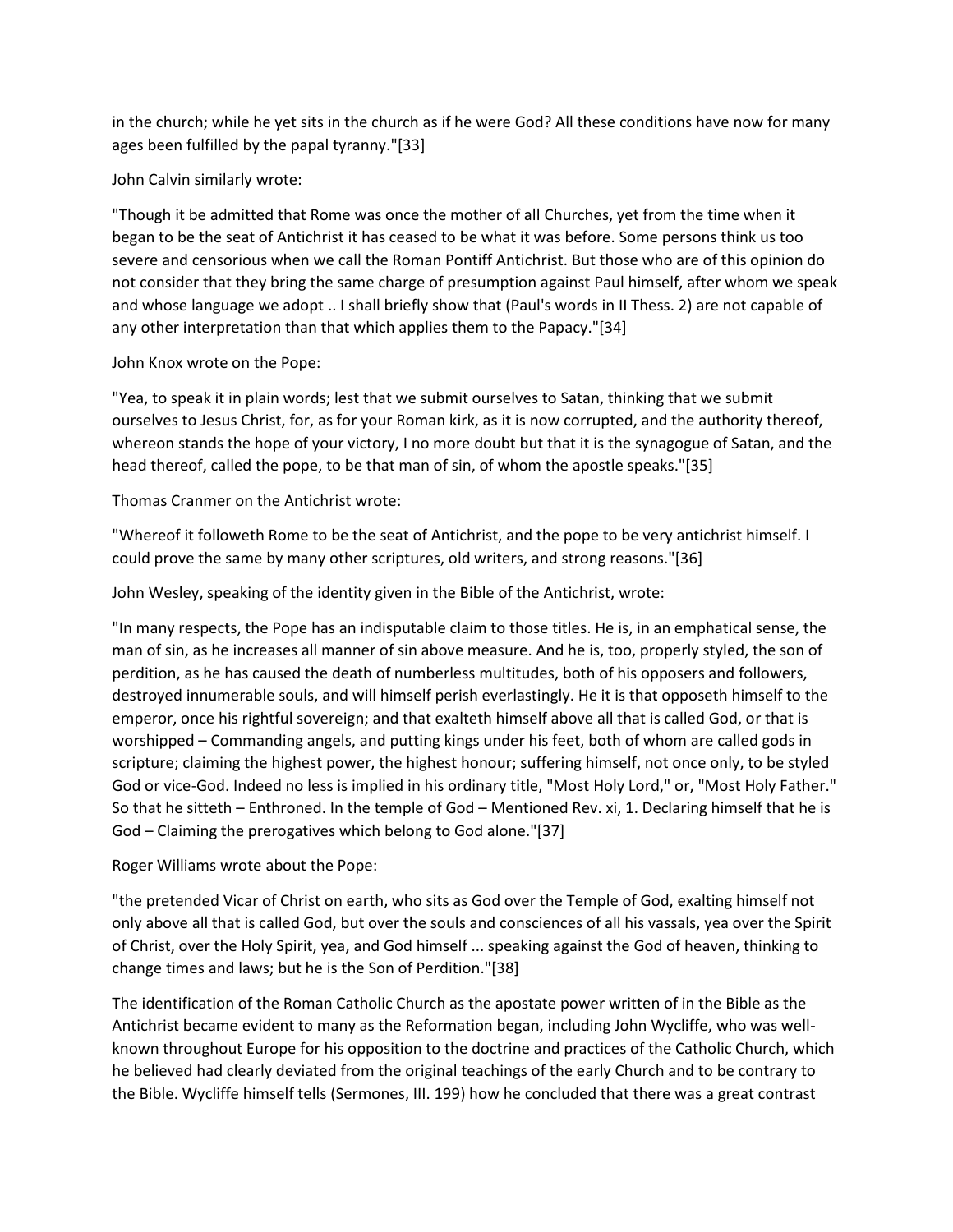between what the Church was and what it ought to be, and saw the necessity for reform. Along with John Hus, they had started the inclination toward ecclesiastical reforms of the Catholic Church.

When the Swiss Reformer Huldrych Zwingli became the pastor of the Grossmünster in Zurich (1518) he began to preach ideas on reforming the Catholic Church. Zwingli, who was a Catholic priest before he became a Reformer, often referred to the Pope as the Antichrist. He wrote: "I know that in it works the might and power of the Devil, that is, of the Antichrist".[39]

The English Reformer William Tyndale held that while the Roman Catholic realms of that age were the empire of Antichrist, any religious organization that distorted the doctrine of the Old and New Testaments also showed the work of Antichrist. In his treatise The Parable of the Wicked Mammon, he expressly rejected the established Church teaching that looked to the future for an Antichrist to rise up, and he taught that Antichrist is a present spiritual force that will be with us until the end of the age under different religious disguises from time to time.[40] Tyndale's translation of 2 Thessalonians, chapter 2, concerning the "Man of Lawlessness" reflected his understanding, but was significantly amended by later revisers,[41] including the King James Bible committee, which followed the Vulgate more closely.

Exactly as prophecy had given, in 1798 Pope Pius VI was taken prisoner by the armies of Napoleon I, and died in captivity in France, and it appeared the Papacy had been dealt a death blow, or its power taken or wounded and yet it was restored: "One of its heads seemed to have a mortal wound, but its mortal wound was healed, and the whole earth marveled as they followed the Beast" (Revelation 13:3).

In 1870, the newly formed Kingdom of Italy annexed the remaining Papal States, depriving the Pope of his temporal power. However, the Papal rule over Italy was later restored by the Italian Fascist regime[42] (albeit on a greatly diminished scale) in 1929 as head of the Vatican City state;[42] under Mussolini's dictatorship, Roman Catholicism became the State religion of Fascist Italy[42][43] (see also Clerical fascism), and the Racial Laws were enforced to outlaw and persecute both Italian Jews[44] and Protestant Christians,[43][45][46][47] especially Evangelicals and Pentecostals.[45][46][47] Thousands of Italian Jews and a small number of Protestants died in the Nazi concentration camps.[44][47]

Today, many Protestant and Restorationist denominations still officially maintain that the Papacy is the Antichrist, such as the conservative Lutheran Churches[48][49][50] and the Seventh-day Adventists.[51][52][53][54][55] In 1988 Ian Paisley, Evangelical minister and founder of the Free Presbyterian Church of Ulster, made headlines with such a statement about Pope John Paul II.[56] The Wisconsin Evangelical Lutheran Synod states about the Pope and the Catholic Church:[48]

There are two principles that mark the papacy as the Antichrist. One is that the pope takes to himself the right to rule the church that belongs only to Christ. He can make laws forbidding the marriage of priests, eating or not eating meat on Friday, birth control, divorce and remarriage, even where there are not such laws in the Bible. The second is that he teaches that salvation is not by faith alone but by faith and works. The present pope upholds and practices these principles. This marks his rule as antichristian rule in the church. All popes hold the same office over the church and promote the same antichristian belief so they all are part of the reign of the Antichrist. The Bible does not present the Antichrist as one man for one short time, but as an office held by a man through successive generations. It is a title like King of England.[57]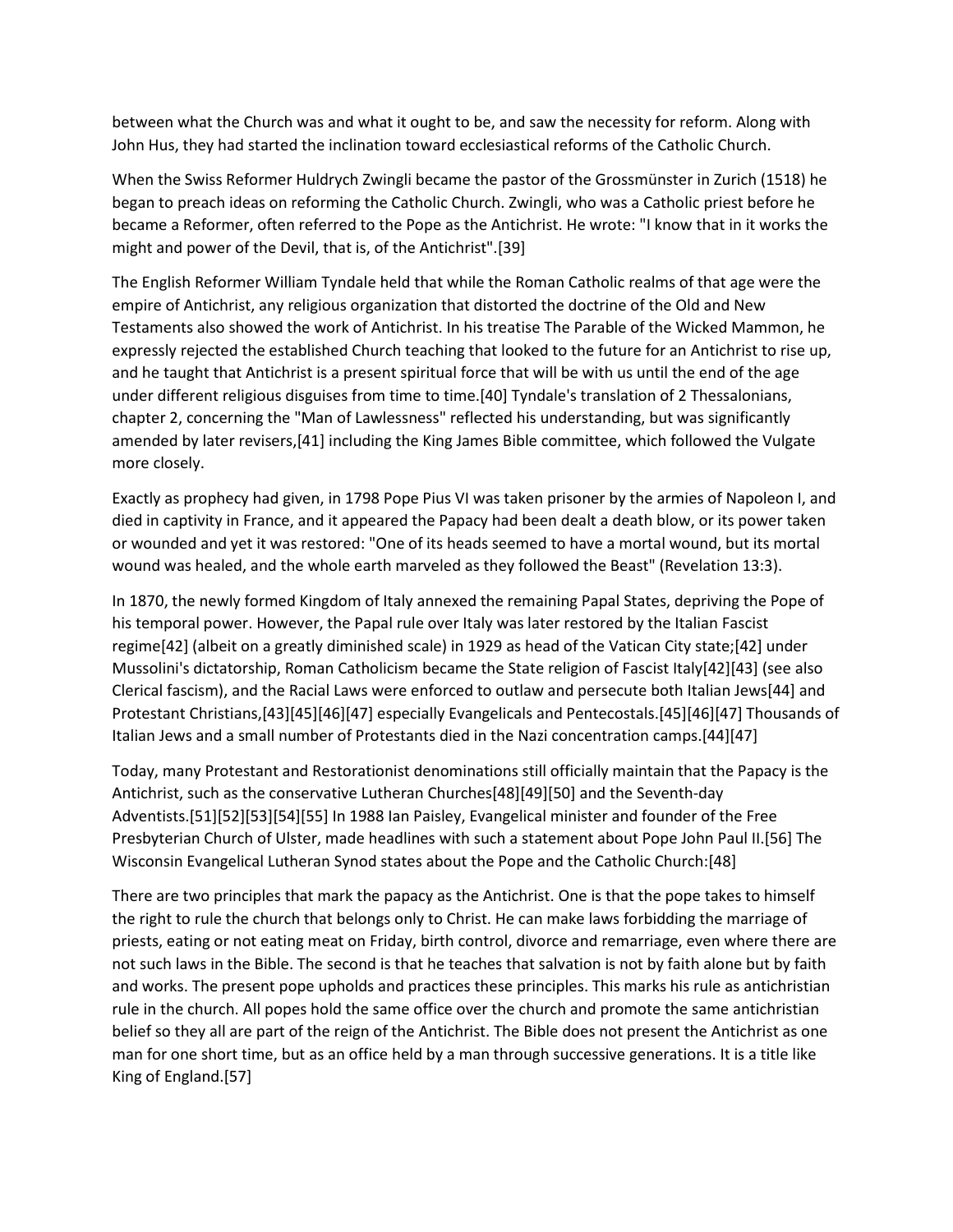Seven churches[edit]

See also: Seven churches of Asia

The non-separatist Puritan, Thomas Brightman, was the first to propose a historicist interpretation of the Seven Churches of Revelation 2–3.[58] He outlined how the seven Churches represent the seven ages of the Church of Christ.[59] A typical historicist view of the Church of Christ spans several periods of church history, each similar to the original church, as follows:

The age of Ephesus is the apostolic age.

The age of Smyrna is the persecution of the Church through AD 313.

The age of Pergamus is the compromised Church lasting until AD 500.

The age of Thyatira is the rise of the papacy to the Reformation.

The age of Sardis is the age of the Reformation.

The age of Philadelphia is the age of evangelism.

The age of Laodicea represents liberal churches in a "present day" context.

The age of Laodicea is typically identified as occurring in the same time period as the expositor. Examples of this is how Brightman viewed the age of Laodicea as the England of his day. In the Millerite movement, each church represented a dateable period of ecclesiastical history. Thus, William Miller dated the age of Laodicea from 1798–1843, followed by the End of days in 1844.[59]

Seven seals[edit]

See also: Seven seals

The traditional historicist view of the Seven Seals spanned the time period from John of Patmos to Early Christendom. Protestant scholars such as, Campegius Vitringa,[60] Alexander Keith, and Christopher Wordsworth did not limit the timeframe to the 4th century. Some have even viewed the opening of the Seals right into the early modern period.[61]

Seventh-day Adventists view the first six seals as representing events that took place during the Christian era up until 1844.[62] Contemporary-historicists view all of Revelation as it relates to John's own time (with the allowance of making some guesses as to the future).[63]

Seven trumpets[edit]

See also: Seven trumpets

The classical historicist view of the first four trumpets are identified with the pagan invasions of Western Christendom in the 5th century AD (by the Visigoths, Vandals, Huns and Heruli), while the fifth and sixth trumpets have been identified with the assault on Eastern Christendom by the Saracen armies and Turks during the Middle Ages.[64][page needed][65] The symbolism of Revelation 6:12–13 are said by Adventists to have been fulfilled in the 1755 Lisbon earthquake, the dark day of May 19, 1780, and the Leonids meteor shower of November 13, 1833.[62]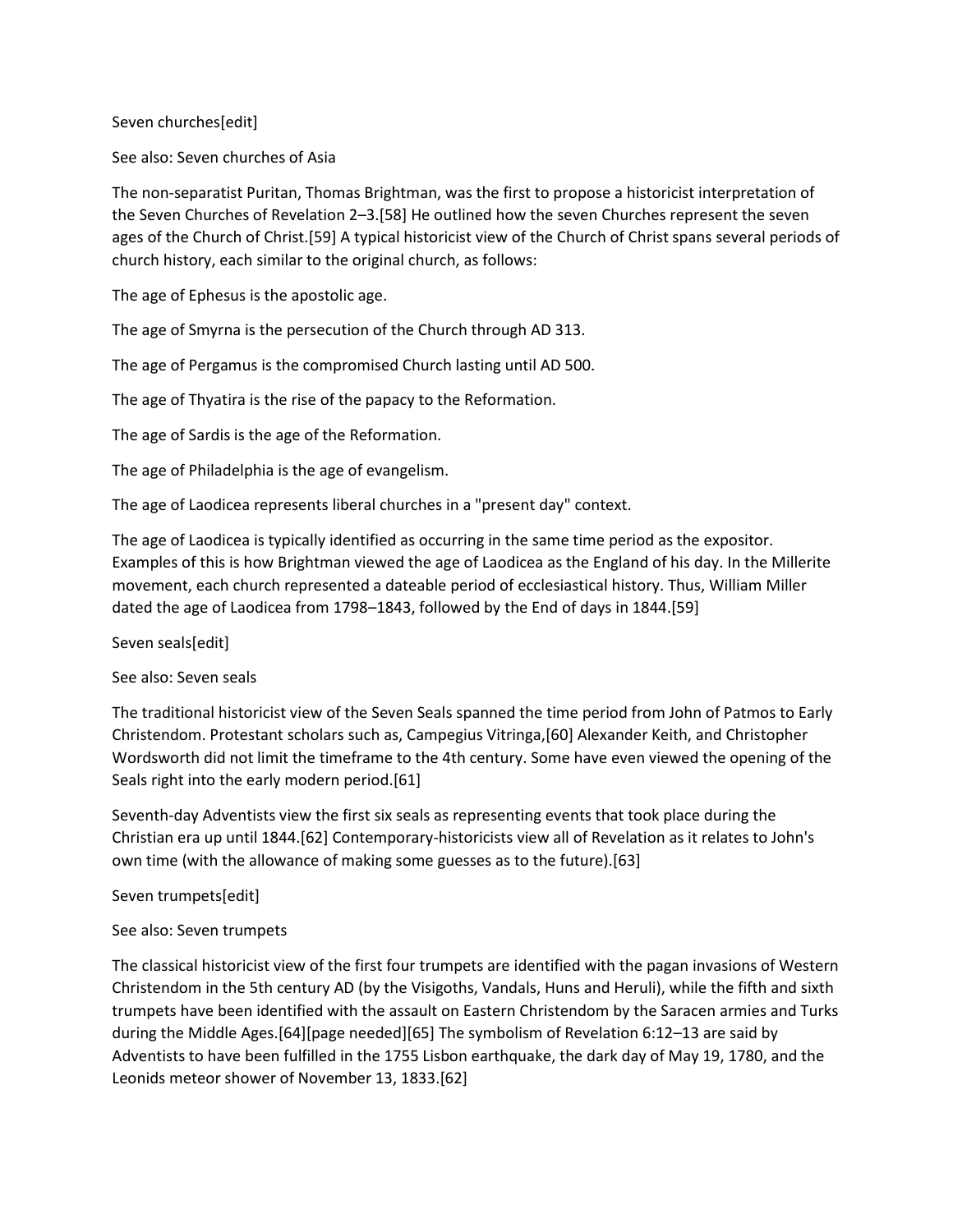## Vision of Chapter 10[edit]

The classical historicist view of the vision of the angel with the little book, in Revelation 10, represents the Protestant Reformation and the printing of Bibles in the common languages. The Adventists take a unique view applying it to the Millerite movement; the "bitterness" of the book (Rev 10:10) represents the Great Disappointment.[64][page needed]

# Two witnesses[edit]

See also: Two witnesses

The classical historicist view takes a number of different perspectives, including that the two witnesses are symbolic of two insular Christian movements, such as the Waldenses, or that the Reformers are meant, or the Old Testament and the New Testament. It is usually taught that Revelation 11 corresponds to the events of the French Revolution.[64][page needed]

Beasts of Revelation[edit]

# See also: Beast of Revelation

The historicist views of Revelation 12–13 concern prophecies about the forces of evil viewed to have occurred in the middle ages. The first beast of Revelation 13 (from the sea) is considered to be the pagan Rome and the Papacy or more exclusively the latter.[66]

In 1798, the French General Louis Berthier exiled the Pope and took away all his authority, which was restored in 1813, destroyed again in 1870 and later restored in 1929. Adventists have taken this as fulfillment of the prophecy that the Beast of Revelation would receive a deadly wound but that the wound would be healed. They have attributed the wounding and resurgence in Revelation 13:3 to the papacy, referring to General Louis Berthier's capture of Pope Pius VI in 1798 and the pope's subsequent death in 1799.

Adventists view the second beast (from the earth) symbolizes the United States of America. The "image of the beast" represents Protestant churches who form an alliance with the Papacy, and the "mark of the beast" refers to a future universal Sunday law.[67] Both Adventists and classical historicists view the Great whore of Babylon, in Revelation 17–18, as Roman Catholicism.[68][page needed]

Number of the Beast[edit]

Passional Christi und Antichristi, by Lucas Cranach the Elder, from Luther's 1521 Passionary of the Christ and Antichrist. The Pope is signing and selling indulgences.

# Main article: Number of the Beast

Adventists have interpreted the number of the beast, 666, as corresponding to the title Vicarius Filii Dei of the Pope. In 1866, Uriah Smith was the first to propose the interpretation to the Seventh-day Adventist Church.[69] In The United States in the Light of Prophecy, he wrote: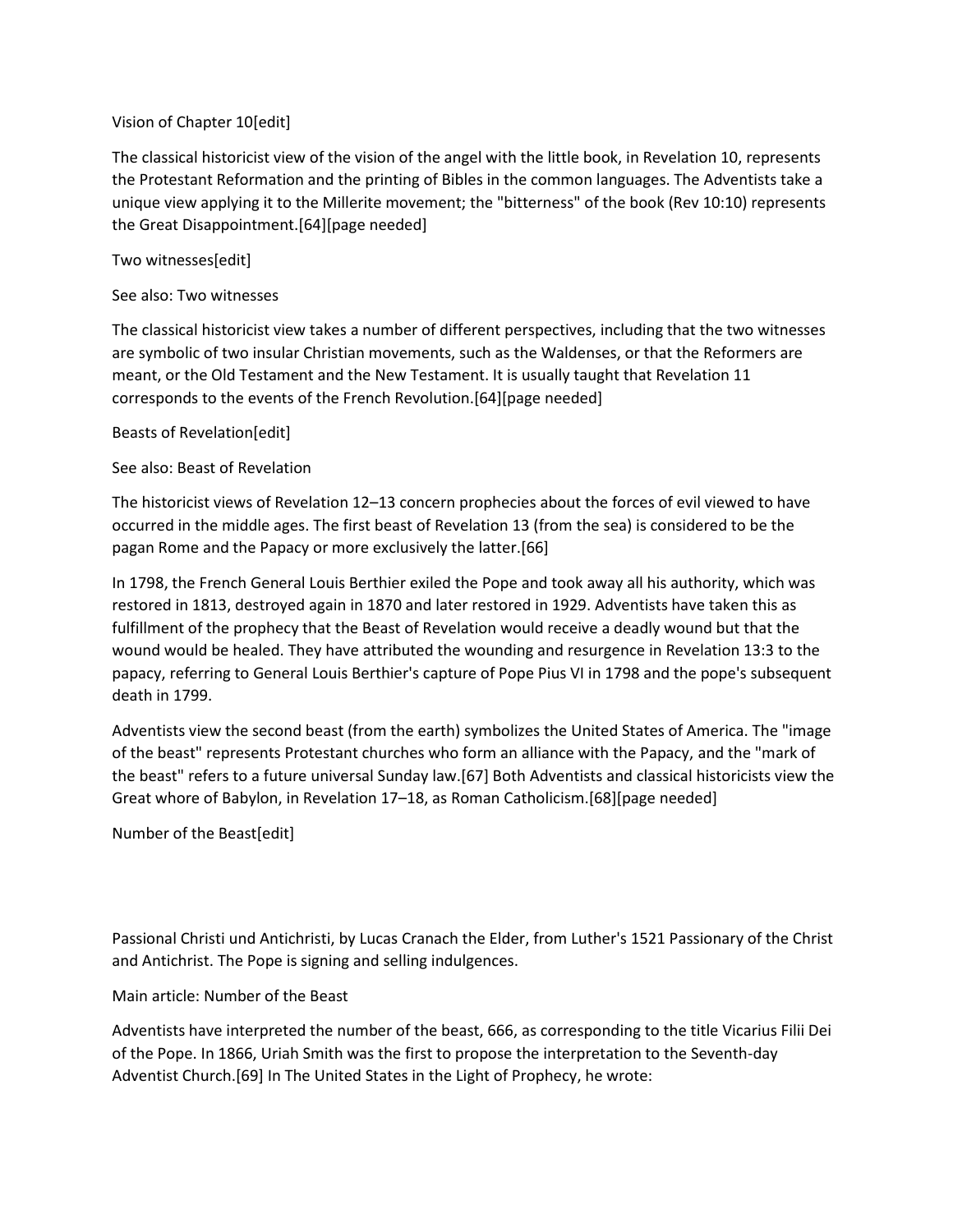The pope wears upon his pontifical crown in jeweled letters, this title: "Vicarius Filii Dei," "Viceregent of the Son of God;" [sic] the numerical value of which title is just six hundred and sixty-six. The most plausible supposition we have ever seen on this point is that here we find the number in question. It is the number of the beast, the papacy; it is the number of his name, for he adopts it as his distinctive title; it is the number of a man, for he who bears it is the "man of sin."[70]

Prominent Adventist scholar J. N. Andrews also adopted this view.[71] Uriah Smith maintained his interpretation in the various editions of Thoughts on Daniel and the Revelation, which was influential in the church.[72]

Various documents from the Vatican contain wording such as "Adorandi Dei Filii Vicarius, et Procurator quibus numen aeternum summam Ecclesiae sanctae dedit",[73] which translates to "As the worshipful Son of God's Vicar and Caretaker, to whom the eternal divine will has given the highest rank of the holy Church".

The New Testament was written in Koine Greek, Adventists used Roman numerals to calculate the value of "Vicarius Filii Dei" whose word is in Latin language. "Vicarius Filii Dei" is in Latin and it does not exist in the New Testament which was written in koine greek.

Samuele Bacchiocchi, an Adventist scholar, and only Adventist to be awarded a gold medal by Pope Paul VI for the distinction of summa cum laude (Latin for "with highest praise"),[74] has documented the pope using such a title:[75][76]

We noted that contrary to some Catholic sources who deny the use of Vicarius Filii Dei as a papal title, we have found this title to have been used in official Catholic documents to support the ecclesiastical authority and temporal sovereignty of the pope. Thus the charge that Adventists fabricated the title to support their prophetic interpretation of 666, is unfair and untrue.[77]

However, that said, Bacchiocchi's general conclusion regarding the interpretation of Vicarius Filii Dei is that he, together with many current Adventist scholars,[78][79][80] refrains from using only the calculation of papal names for the number 666:

The meaning of 666 is to be found not in the name or titles of influential people, but in its symbolic meaning of rebellion against God manifested in false worship. ... the true meaning of 666 is to be found not in external markings or on a pope's title, but in the allegiance to false worship promoted by satanic agencies represented by the dragon, the sea-beast, and the land beast.[77]

Commentaries[edit]

Notable and influential commentaries by Protestant scholars having historicist views of the Book of Revelation were:

Clavis Apocalyptica (1627), a commentary on The Apocalypse by Joseph Mede.[81]

Anacrisis Apocalypseos (1705), a commentary on The Apocalypse by Campegius Vitringa.[82]

Commentary on the Revelation of St. John (1720), a commentary on The Apocalypse by Charles Daubuz.[83]

The Signs of the Times (1832), a commentary on The Apocalypse by Rev. Dr. Alexander Keith.[84]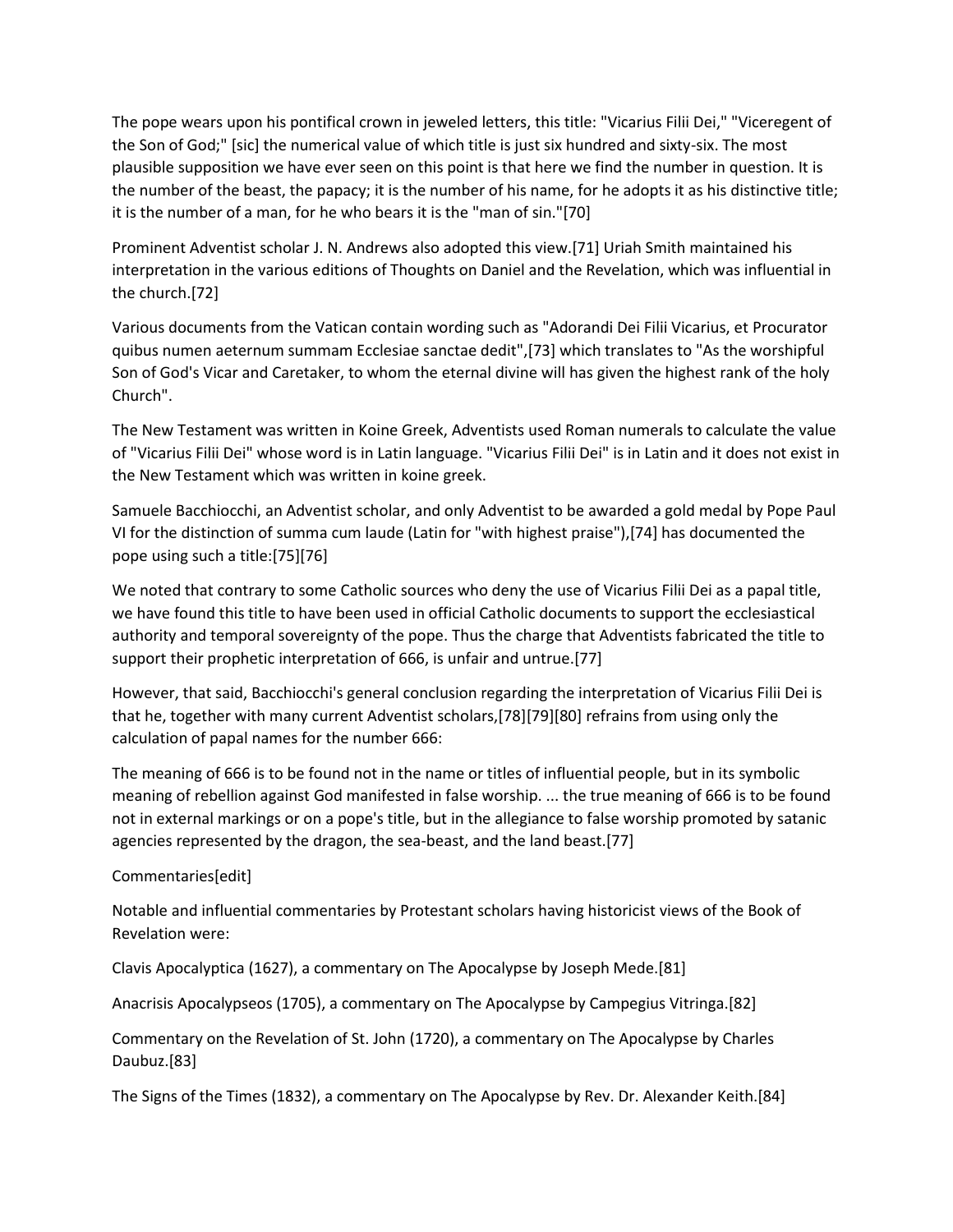Horae Apocalypticae (1837), a commentary on The Apocalypse by Rev. Edward Bishop Elliott.[85]

Vindiciae Horariae (1848), twelve letters to the Rev. Dr. Keith, in reply to his strictures on the "Horae apocalypticae" by Rev. Edward Bishop Elliott.[86]

Lectures on the Apocalypse (1848), a commentary on The Apocalypse by Christopher Wordsworth.[87]

The Final Prophecy of Jesus (2007), An Historicist Introduction, Analysis, and Commentary on the Book of Revelation by Oral E. Collins, Ph.D.[88]

See also[edit] Abomination of Desolation Apocalypticism Book of Daniel Christian eschatology Judgment day Prophecy of Seventy Weeks Whore of Babylon 2300 day prophecy Notes[edit]

^ History of the Church of God, pp. 252, 253 (1876)

^ Tinsley, Barbara Sher (1 January 1992). History and Polemics in the French Reformation: Florimond de Raemond, Defender of the Church. Susquehanna University Press. p. 80. ISBN 978-0-945636-29-8.

^ "Jesuit scholarship rallied to the Roman cause by providing two plausible alternatives to the historical interpretation of the Protestants. 1. Luis de Alcazar (1554-1630) of Seville, Spain, devised what became known as the 'preterist' system of prophetic interpretation. This theory proposed that the Revelation deals with events in the Pagan Roman Empire, that antichrist refers to Nero and that the prophecies were therefore fulfilled long before the time of the medieval church. Alcazar's preterist system has never made any impact on the conservative, or evangelical wing of the Protestant movement, although in the last one hundred years it has become popular among Protestant rationalists and liberals. 2. A far more successful attack was taken by Francisco Ribera (1537–1591) of Salamanca, Spain. He was the founder of the 'futurist' system of prophetic interpretation. Instead of placing antichrist way in the past as did Alcazar, Ribera argues that antichrist would appear way in the future. About 1590 Ribera published a five hundred page commentary on the Apocalypse, denying the Protestant application of antichrist to the church of Rome." M.L. Moser, Jr., An Apologetic of Premillennialism, p.27

^ M.L. Moser, Jr., An Apologetic of Premillennialism, pp.26, 27.

^ H. Grattan Guinness, Romanism and the Reformation From the Standpoint of Prophecy, p. 268 (1887)

^ Rev. Joseph Tanner, Daniel and the Revelation, pp. 16, 17.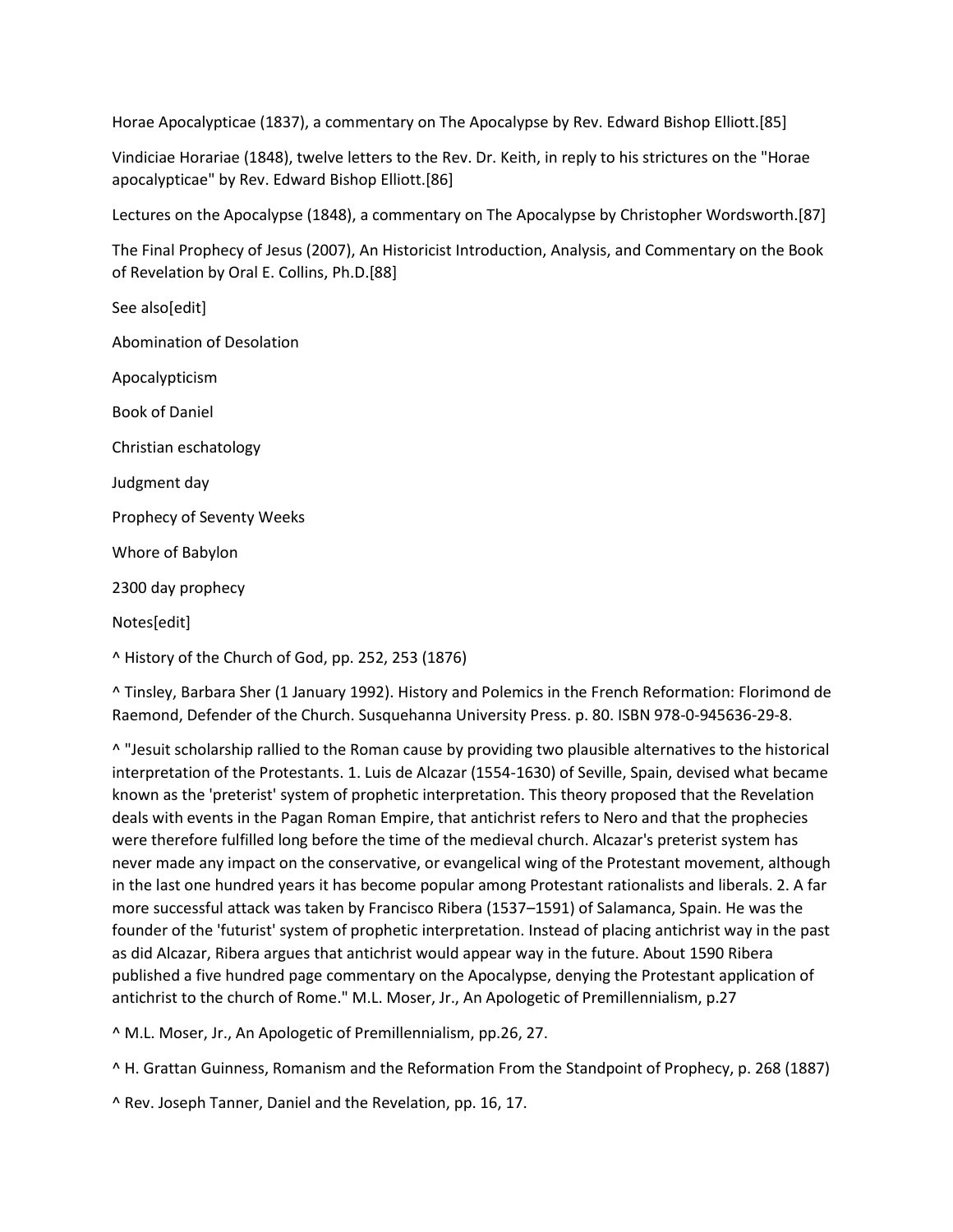^ The Seventh-day Adventist Bible Commentary, vol. 4 [4BC], 42.)

^ Josephus, Antiquities of the Jews 10:10, in William Whiston, trans., The Works of Josephus: Complete and Unabridged (Peabody: Hendrickson, 1988), pages = 280; cf. Froom 1:199.

^ 28Irenaeus, Against Heresies, book 5, chap. 26, in Alexander Roberts and James Donaldson, eds., Ante-Nicene Fathers (Edinburgh: T & T Clark, 1885 [reprint 1989]), 1:554Ð555; cf. Froom 1:244Ð245, pages = 407.

^ Gleason L. Archer, trans., Jerome's Commentary on Daniel (Grand Rapids: Baker, 1958), 32

^ Oberman, Heiko Augustinus (1 January 1994). The Impact of the Reformation: Essays. Wm. B. Eerdmans Publishing. ISBN 9780802807328 – via Google Books.

^ Luther's Last Battles: Politics And Polemics 1531-46 By Mark U. Edwards, Jr. Fortress Press, 2004. ISBN 978-0-8006-3735-4

^ HIC OSCULA PEDIBUS PAPAE FIGUNTUR

^ "Nicht Bapst: nicht schreck uns mit deim ban, Und sey nicht so zorniger man. Wir thun sonst ein gegen wehre, Und zeigen dirs Bel vedere"

^ Mark U. Edwards, Jr., Luther's Last Battles: Politics And Polemics 1531-46 (2004), p. 199

 $\Lambda$ 

Jump up to:

a b Johnstone, Nathan (June 2009). "The synagogue of Satan: anti-Catholicism, false doctrine and the construction of contrariety". The Devil and Demonism in Early Modern England. Cambridge: Cambridge University Press. pp. 27–59. doi:10.1017/CBO9780511495847.002. ISBN 9780511495847.

 $\lambda$ 

Jump up to:

a b Joseph A. Burgess; Jeffrey Gros, eds. (1989). Building Unity. New York: Paulist Press. p. 140. ISBN 0- 8091-3040-8.

^ Froom 1948, pp. 244–45: "The reformers were unanimous in its acceptance. And it was this interpretation of prophecy that lent emphasis to their reformatory action. It led them to protest against Rome with extraordinary strength and undaunted courage. [...] This was the rallying point and the battle cry that made the Reformation unconquerable."

^ Dialogue with Trypho, ch. 32, in Ante-Nic. Fath. I:210.

^ Against Heresies, III: 7:2, in Ante-Nic. Fath. Ib., V:30:3-4.

^ Against Marcion, V:16, in Ante-Nic. Fath. III:463f.

^ Treatise on Christ and Antichrist, chs. 25 to 63, in Ante-Nic. Fath. V:209-18.

^ Fragments from Commentaries, 2:1-3, in Ante-Nic. Fath. V:178.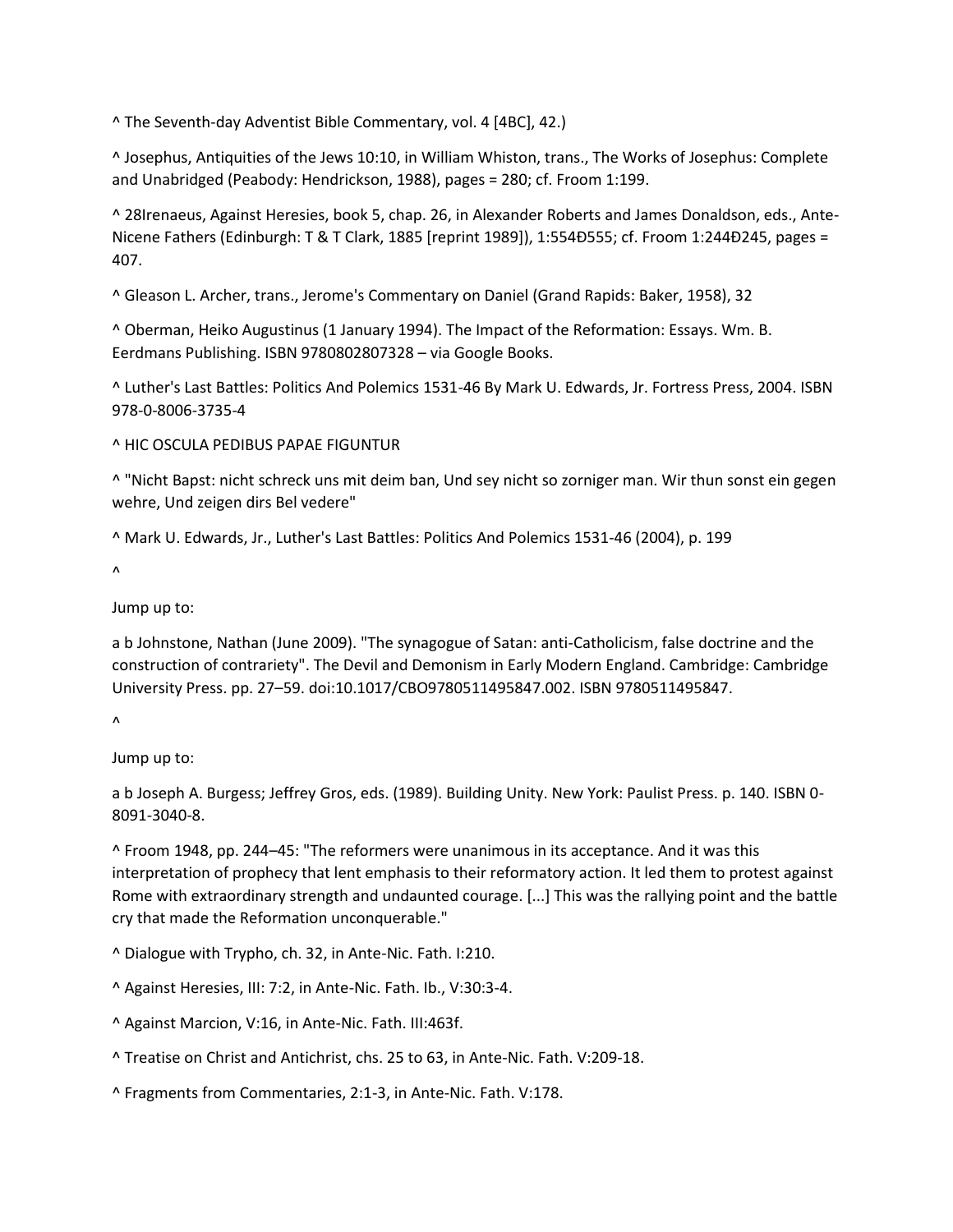^ The Deposition of Arius, paras. 2 & 4, in Nic. & Post-Nic. Fath., 2nd Ser., IV:69.

^ Jerome, Commentary on Daniel 2:40, as found in Gleason L. Archer, trans., Jerome's Commentary on Daniel (Grand Rapids: Baker, 1958), 32; cf. Froom 1:442Ð443.

^ Clarke, Adam. Commentary on the Old Testament, Vol. IV, p. 596.

^ Harris, Marvin. Cows, Pigs, Wars and Witches. p. 196.

^ "Smalcald Articles – Book of Concord".

^ Philip Melanchthon, Treatise on the Power and Primacy of the Pope (full text) in the Triglot translation of the Book of Concord.

^ Archived copy at the Library of Congress (May 8, 2009).

^ "UMC.org : the official online ministry of The United Methodist Church".

^ Smalcald Articles, II.

^ Martin Luther, First Principles, pp. 196–197.

^ John Calvin, Institutes of the Christian Religion, Vol. 3, p. 149.

^ John Knox, The History of the Reformation in Scotland, p. 65.

^ Works by Cranmer, Vol. 1, pp. 6-7.

^ John Wesley, Explanatory Notes Upon the New Testament, p. 216.

^ Froom, The Prophetic Faith of Our Fathers, Vol. 3, p. 52.

^ Principle Works of Zwingli, Vol. 7, p. 135.

^ Tyndale, William, Parable of the Wicked Mammon, c. 1526, (facsimile copy of later printing, no ISBN number, Benediction Classics, 2008) at pages 4-5.

^ "Tyndale's Doctrine of Antichrist and His Translation of 2 Thessalonians 2", R. Davis, New Matthew Bible Project; a shorter version of this article was also published in the Tyndale Society Journal No. 36, Spring 2009, under the title Tyndale, the Church, and the Doctrine of Antichrist).

 $\lambda$ 

Jump up to:

a b c

In the period following the signing of the 1929 Lateran Pact, which declared Catholicism as Italy's state religion in the context of a comprehensive regulation of Vatican and Italian government relations, Catholic cultural support for Mussolini is consolidated.

— Wiley Feinstein, The Civilization of the Holocaust in Italy: Poets, Artists, Saints, Anti-semites (2003), p. 19, London: Fairleigh Dickinson University Press, ISBN 0-8386-3988-7.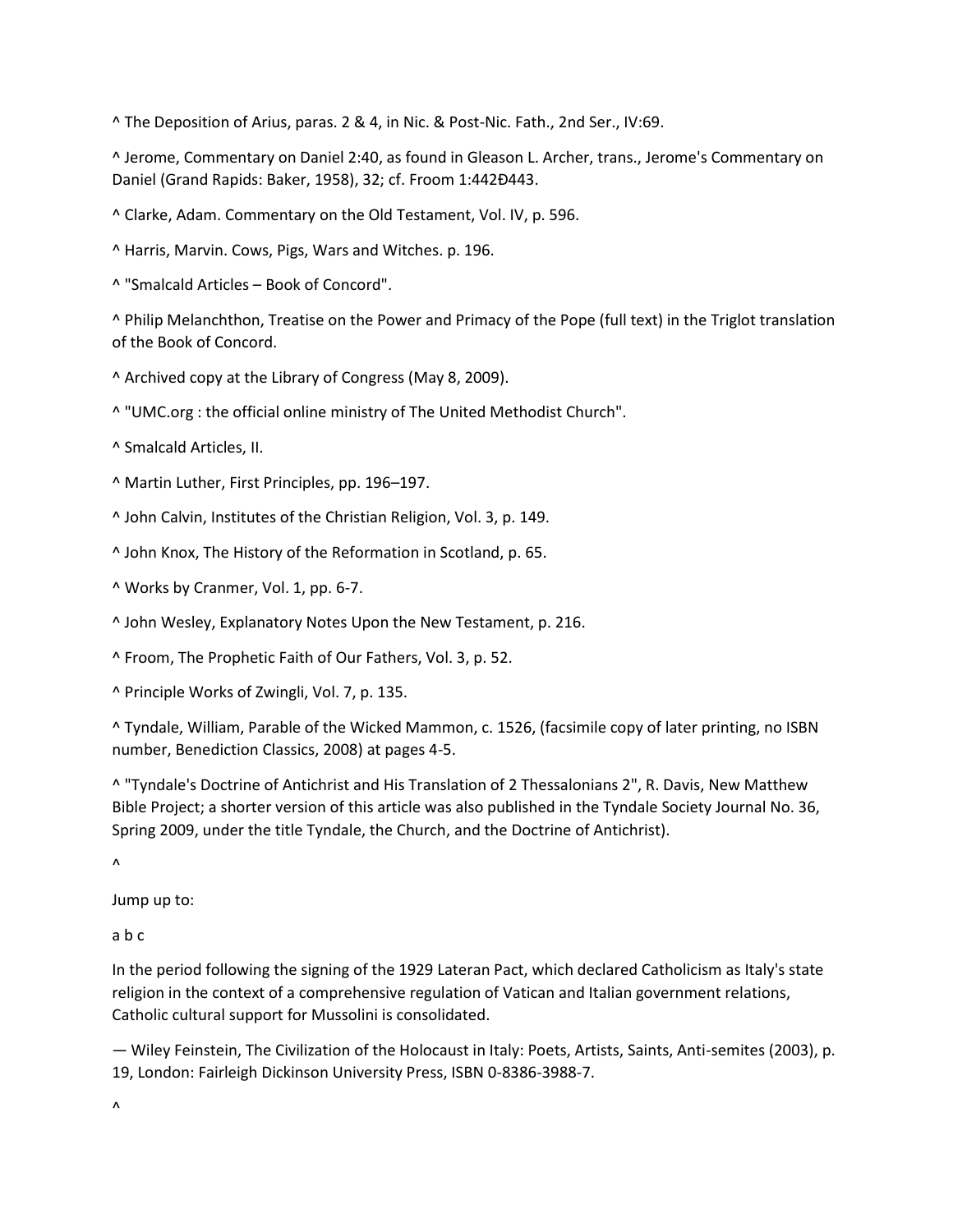Jump up to:

a b Kertzer, David I. (2014). The Pope and Mussolini: The Secret History of Pius XI and the Rise of Fascism in Europe. New York City: Random House. pp. 196–198. ISBN 978-0-8129-9346-2.

 $\lambda$ 

Jump up to:

a b Giordano, Alberto; Holian, Anna (2018). "The Holocaust in Italy". United States Holocaust Memorial Museum. Retrieved 15 August 2018. In 1938, the Italian Fascist regime under Benito Mussolini enacted a series of racial laws that placed multiple restrictions on the country's Jewish population. At the time the laws were enacted, it is estimated that about 46,000 Jews lived in Italy, of whom about 9,000 were foreign born and thus subject to further restrictions such as residence requirements. [...] Estimates suggest that between September 1943 and March 1945, about 10,000 Jews were deported. The vast majority perished, principally at Auschwitz.

 $\lambda$ 

Jump up to:

a b Pollard, John F. (2014). The Vatican and Italian Fascism, 1929-32: A Study in Conflict. Cambridge: Cambridge University Press. pp. 109–111. ISBN 978-0-521-26870-7.

 $\lambda$ 

Jump up to:

a b Zanini, Paolo (2015). "Twenty years of persecution of Pentecostalism in Italy: 1935-1955". Journal of Modern Italian Studies. Taylor & Francis. 20 (5): 686–707. doi:10.1080/1354571X.2015.1096522.; Zanini, Paolo (2017). "Il culmine della collaborazione antiprotestante tra Stato fascista e Chiesa cattolica: genesi e applicazione della circolare Buffarini Guidi". Società e Storia (in Italian). FrancoAngeli. 155 (155): 139– 165. doi:10.3280/SS2017-155006.

 $\Lambda$ 

Jump up to:

a b c "Risveglio Pentecostale" (in Italian). Assemblies of God in Italy. Archived from the original on 1 May 2017. Retrieved 15 August 2018.

 $\lambda$ 

Jump up to:

a b "Doctrinal Statements: Antichrist". Wisconsin Evangelical Lutheran Synod. 2018. Retrieved 17 August 2018. We reject the idea that the teaching that the Papacy is the Antichrist rests on a merely human interpretation of history or is an open question. We hold rather that this teaching rests on the revelation of God in Scripture which finds its fulfillment in history. The Holy Spirit reveals this fulfillment to the eyes of faith (cf. The Abiding Word, Vol. 2, p. 764). Since Scripture teaches that the Antichrist would be revealed and gives the marks by which the Antichrist is to be recognized (2 Thessalonians 2:6-8), and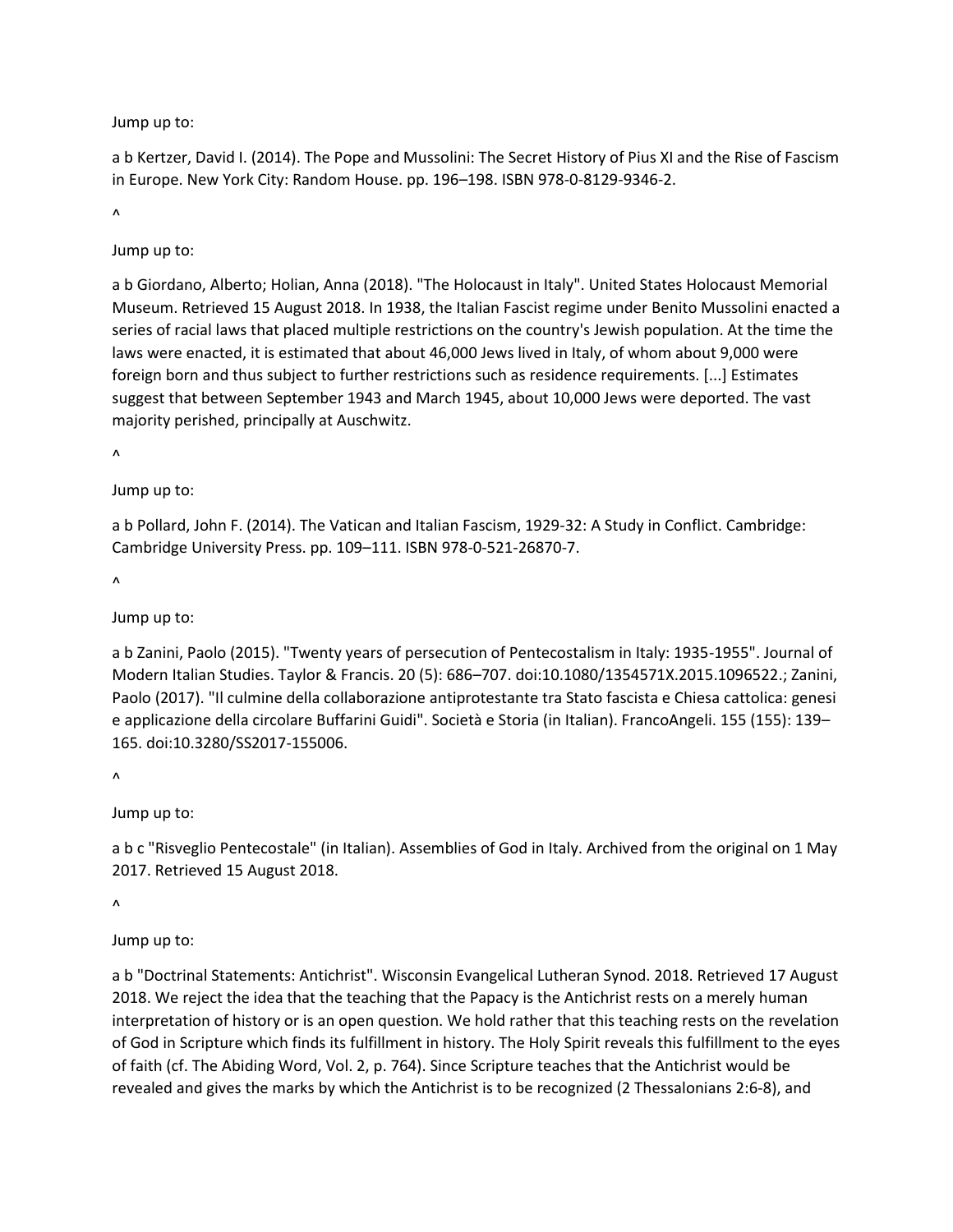since this prophecy has been clearly fulfilled in the history and development of the Roman Papacy, it is the Scripture which reveals that the Papacy is the Antichrist.

^ Nolting, Paul F., The Antichrist (part 1) Archived 2013-05-22 at the Wayback Machine

^ A Brief Statement of our Doctrinal Position, 1932

^ 666 Truth.

^ Bacchiocchi, Samuele (6 July 2002), "Islam and The Papacy in Prophecy", Endtime Issues, Berrien Springs, MI: Biblical perspectives (86).

^ Paulien, Jon; Bacchiocchi, Samuele (17 October 2002), "September 11 and God's Mysterious Mercy", End Time Issues, Berrien Springs, MI: Biblical perspectives (90).

^ "Reformed", Eschatology, Mountain Retreat.

^ "Antichrist Today", Present Truth, XVII (2).

^ "Papal Audience". The New York Times. 16 October 1988.

^ "Roman Catholic". WELS Topical Q&A. Wisconsin Evangelical Lutheran Synod. Archived from the original on 27 September 2009. Retrieved 5 July 2017.

^ Brightman, Thomas (1644), A Revelation of the Apocalypse, The Works, London, pp. 40f.

 $\boldsymbol{\Lambda}$ 

Jump up to:

a b Moyise, Steve, ed. (2001). Studies in the book of Revelation. Edinburgh: T&T Clark. p. 24. ISBN 978-0- 567-08814-7.

^ Eijnatten 2003, pp. 84–5.

^ Tyso, Joseph (1881). "Table". In Cook, Frederick Charles (ed.). An Exposition of the Books of Daniel and the Revelation. p. 583.

 $\Lambda$ 

Jump up to:

a b Seventh-day Adventists Believe (2nd ed.). Ministerial Association, General Conference of Seventhday Adventists; Pacific Press. 2005. pp. 378–80.

^ Newport 2000, p. 16.

 $\lambda$ 

Jump up to:

a b c Nichol 1980.

^ Froom, Leroy Edwin (1954), The Prophetic Faith of Our Fathers, IV, pp. 1124–26.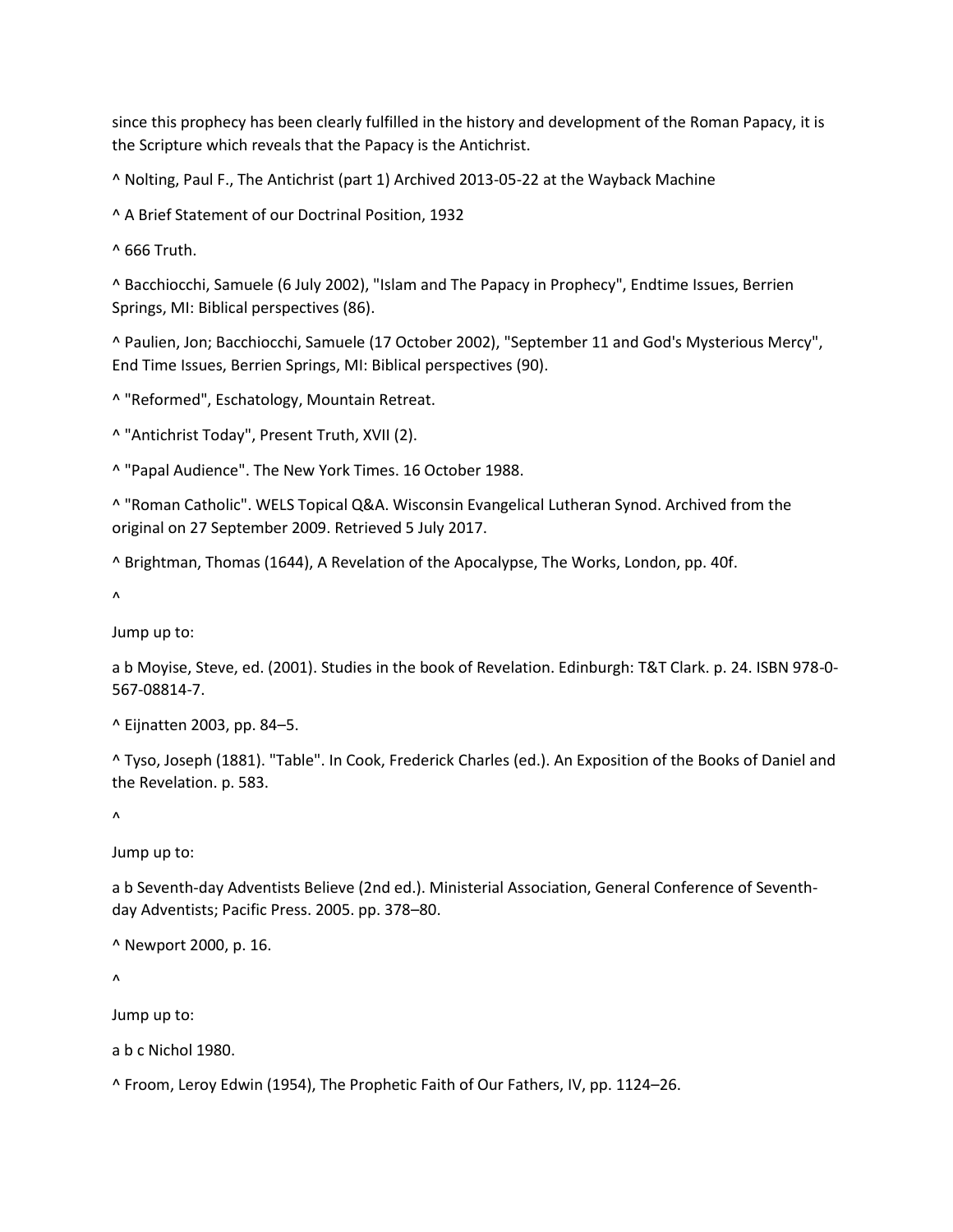^ Lee, FN (2000), John's Revelation Unveiled, pp. 169ff.

^ Seventh-day Adventists Believe (2nd ed), pp. 190–97, 382

^ Seventh-day Adventists believe (2nd ed).

^ Nichol 1980, p. 223.

^ Uriah Smith, The United States in the Light of Prophecy. Battle Creek, Michigan: Seventh-day Adventist Publishing Association (1884), 4th edition, p.224.

^ The Three Angels of Revelation XIV. 6-12, p.109. 1877 reprint. Cited from Adventist Bible Commentary

^ Seventh-day Adventist Bible Commentary, 223

^ Decree of Paul VI elevating the Prefecture Apostolic of Bafia, Cameroon, to a Diocese: Acta Apostolicae Sedis, Commentarium Officiale, vol. LX (1968), n. 6, pp. 317-319. Libreria Editrice Vaticana. ISBN 88-209- 6068-0 ISBN 978-88-209-6068-1.

^ http://www.adventistarchives.org/docs/AAR/AAR19751027-V80-43\_\_C.pdf#view=fit

^ http://www.biblicalperspectives.com/endtimeissues/et\_145.htm

^ http://www.biblicalperspectives.com/endtimeissues/et\_146.htm

 $\boldsymbol{\Lambda}$ 

Jump up to:

a b Slide 116

^ Ekkehardt Mueller, "The Beast of Revelation 17–A Suggestion"

^ Andrews Study Bible note on Rev. 13:18: "God's number in Revelation is seven, so multiples of the number six may represent and emphasize counterfeit and falling short" (Dybdahl, J. L. (Red). (2010). Andrews Study Bible Notes (p. 1676). Berrien Springs, MI: Andrews University Press.)

^ Rodriguez, Angel Manuel. (2002). Adult Sabbath School Bible Study Guide (ISSN 1096-7400). No. 428, April-June 2002. (pp. 85, 86).

^ Mede, Joseph (1627). Clavis Apocalyptica (Digital). Cooper, Robert Bransby, transl. ENG, UK. p. 1. Retrieved Apr 4, 2006. joseph mede The Key to the Apocalypse.

^ Eijnatten 2003, p. 84.

^ Daubuz, Charles (1842). Lancaster, Peter; Habershon, Matthew (eds.). A Symbolical Dictionary. J. Nisbet & Co. p. vii.

^ Keith, Alexander (1832). The Signs of the Times as denoted by Fulfilment of Historical Predictions, Traced down from the Babylonish Captivity to the Present Time (Digital). I (2nd ed.). Edinburgh: William Whyte & Co. Retrieved Apr 16, 2007.

^ Elliott, Edward Bishop (1847). Horae Apocalypticae or a Commentary on the Apoc., including also an Examination of Dan (Digital). I. London: Seeley, Burnside, & Seeley. Retrieved May 19, 2009.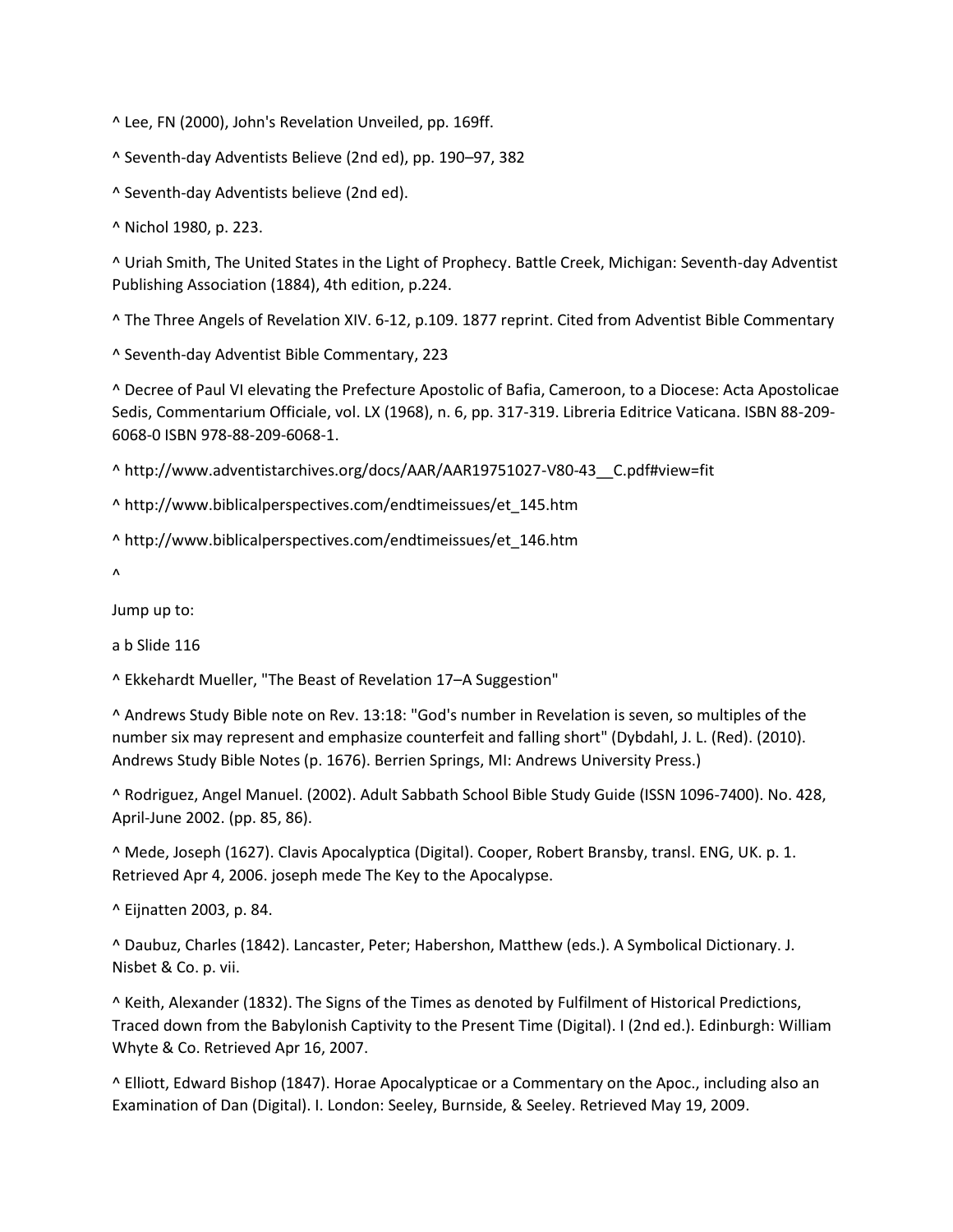^ Elliott, Edward Bishop (1848). Vindiciae Horariae: Twelve letters to the Rev. Dr. Keith, in reply to his strictures on the "Horae apocalypticae" (Digital). London: Seeleys. p. 296. Retrieved Sep 5, 2007.

^ Wordsworth, Christopher (1849). Lectures on the Apocalypse (Digital). Hulsean Lectures 1848 on the Apocalypse. London: Francis & John Rivington. Retrieved Aug 17, 2007. editions:0Jd\_1u5XcTyztj.

^ Collins, Oral Edmond (2007), The Final Prophecy of Jesus: An Historicist Introduction, Analysis, and Commentary on the Book of Revelation, Eugene, OR. Wipf & Stock Pub.

show

vte

Global catastrophic risks

Categories: Book of Revelation

Navigation menu

Not logged in

Talk

**Contributions** 

Create account

Log in

Article

Talk

Read

Edit

View history

Search

Main page

Contents

Featured content

Current events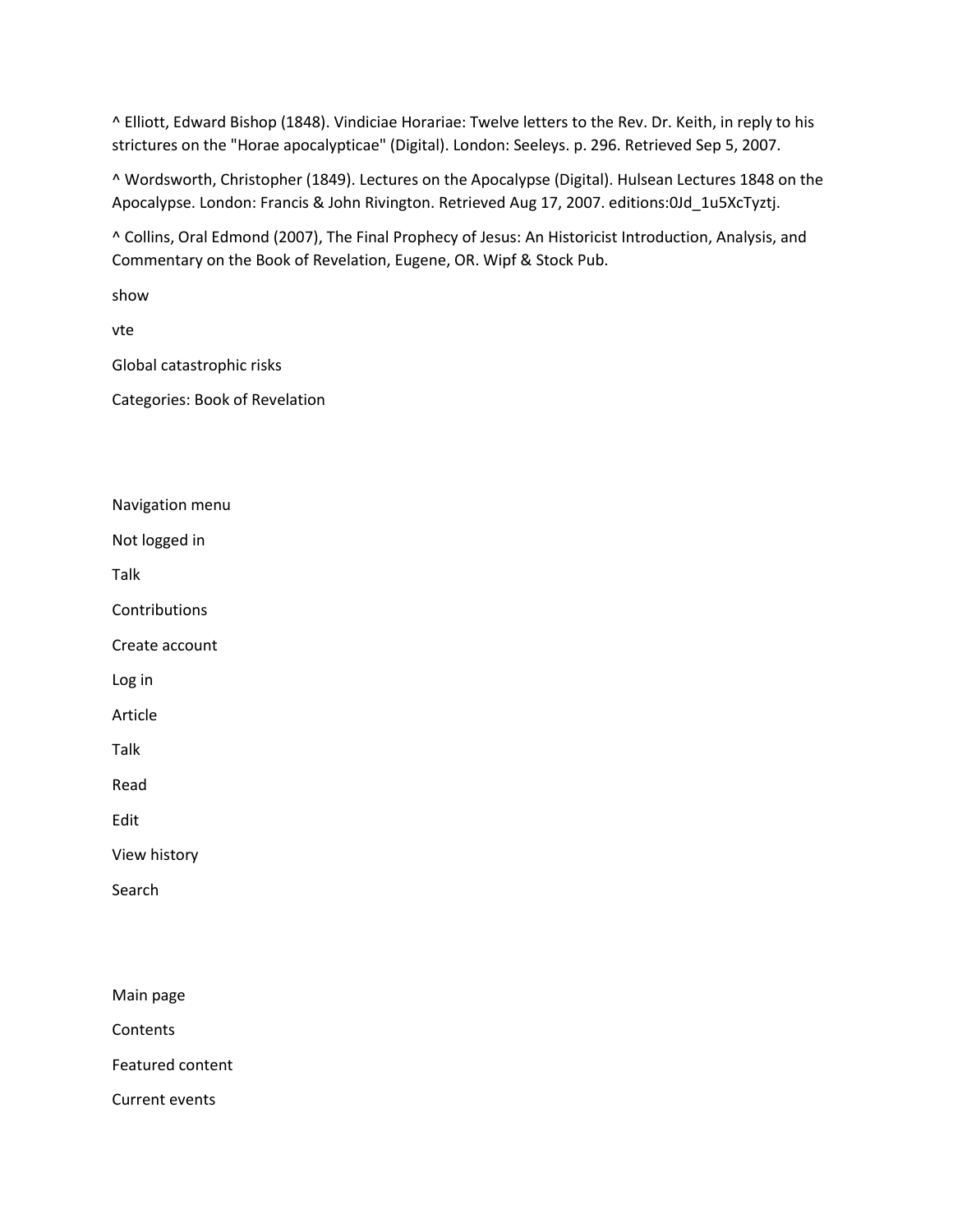Random article

Donate to Wikipedia

Wikipedia store

Interaction

Help

About Wikipedia

Community portal

Recent changes

Contact page

Tools

What links here

Related changes

Upload file

Special pages

Permanent link

Page information

Wikidata item

Cite this page

Print/export

Download as PDF

Printable version

Languages

## Add links

This page was last edited on 29 May 2020, at 22:26 (UTC).

Text is available under the Creative Commons Attribution-ShareAlike License; additional terms may apply. By using this site, you agree to the Terms of Use and Privacy Policy. Wikipedia® is a registered trademark of the Wikimedia Foundation, Inc., a non-profit organization.